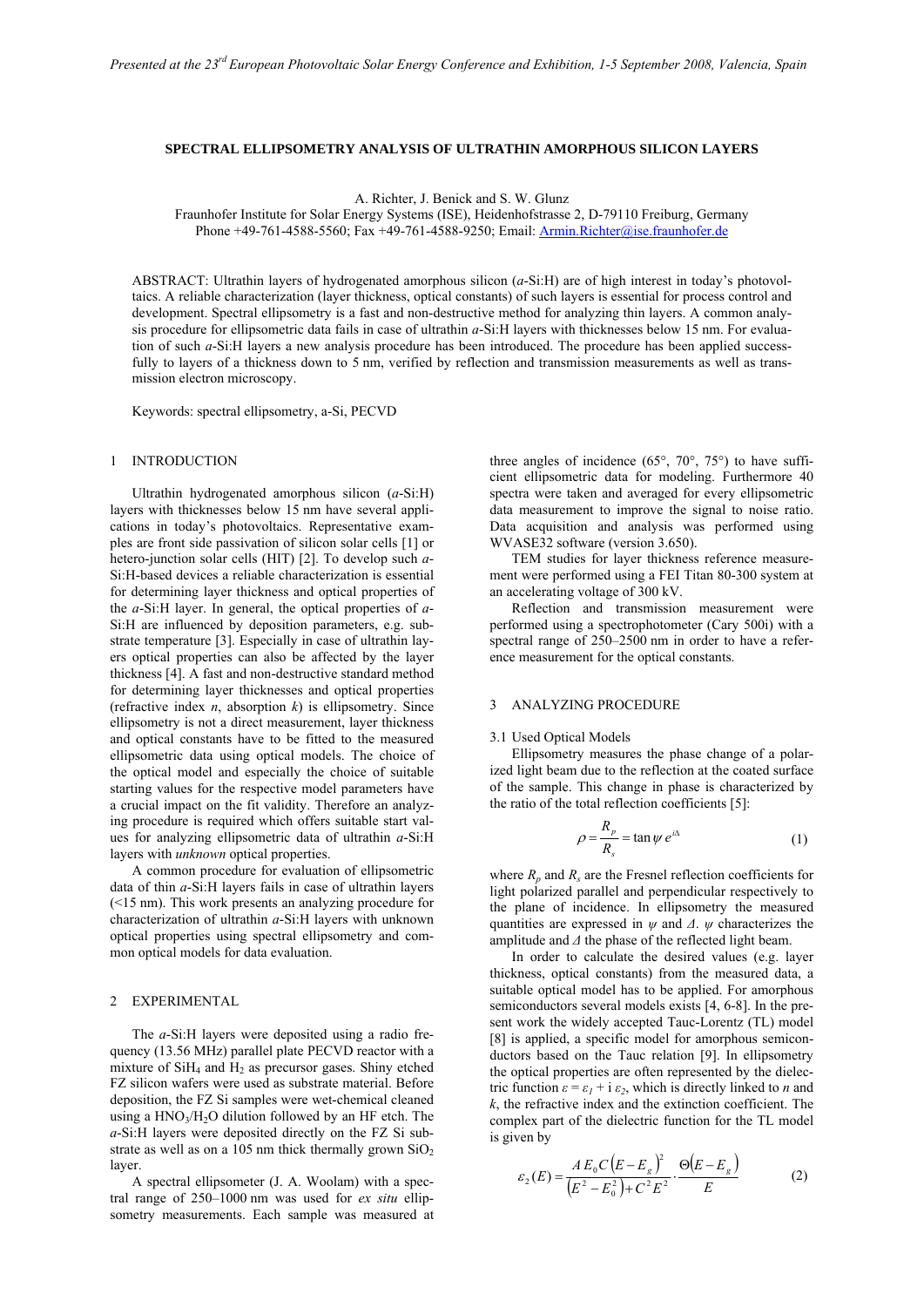

Fig. 1: Refractive index  $n_{ref}$  and extinction coefficient *kref* of amorphous silicon according to Ref. 10.

where  $\Theta(x)$  is the Heaviside function. The real part is calculated by integrating the Kramers-Kronig relation given by

$$
\varepsilon_1(E) = \varepsilon_1(\infty) + \frac{2}{\pi} P \int_{E_g}^{\infty} \frac{\xi \varepsilon_2(\xi)}{\xi^2 - E^2} d\xi \tag{3}
$$

where *P* is the Cauchy principal part of the integral. In both expressions  $E_g$ ,  $A$ ,  $E_\theta$ ,  $C$  and  $\varepsilon_I(\infty)$  are treated as independent fit parameters. *Eg* can be interpreted as the optical band gap according to the definition of Tauc *et al.* [9].

Besides the *a*-Si:H layer, the crystalline silicon (*c*-Si) and the thermal grown  $SiO<sub>2</sub>$  layer have to be modeled for the evaluation of the ellipsometric data. Since both materials are optically well known, they are modeled by using tabulated data for *n* and *k* according to Ref. 11.

## 3.2 Procedure for Analyzing *Thin a*-Si:H Layers

A reasonable optical model has several fit parameter. In case of the TL model there are six independent fit parameters including the layer thickness. Since their start values for fitting can have a crucial impact on the fit results, it is necessary to have a good estimation of the start values when analyzing *a*-Si:H layers with unknown optical constants. Such estimation is done in the first three steps of the following familiar analysis procedure by using a simple optical model.

- 1: First, a simple model using as few fit parameters as possible is applied to get a rough estimation of layer thickness and optical constants. Such a model is the Cauchy model, an optical model for transparent matter. Since *a*-Si:H is approximately transparent above 800 nm (Fig. 1), this model can be applied for the spectral range above 800 nm.
- 2: In order to get a rough estimation of the optical constants for the whole measured spectral range (250 – 1000 nm), next a point-by-point fit based on the Cauchy parameters is performed. The fit starts at 1000 nm using the *n* and *k* values of the Cauchy model as first start values. The layer thickness is kept constant at the value obtained by the Cauchy fit. The *n* and *k* values of the *a*-Si:H layer are calculated for each wavelength independently, always using the prior results as starting values.



**Fig. 2:** Measured *ψ* values for an 13, 20 and 45 nm thick *a*-Si:H layer deposited on *c*-Si substrate compared to the data measured on uncoated *c*-Si. In this case *ψ* is measured at an angle of incidence of 70°.



**Fig. 3:** Measured *ψ* values for an 13 and 20 nm thick *a*-Si:H layer deposited on a 105 nm thermally grown  $SiO<sub>2</sub>$  layer compared to the data measured on the uncoated SiO<sub>2</sub> layer.  $\psi$  data is shown for an angle of incidence of 70°.

- 3: The results of the prior step are a rough estimation of *n* and *k* for the *a*-Si:H layer over the whole measured spectral range. In order to apply those results to the TL model, i.e. the start values for its fit parameters, the TL model is adapted to those *n* and *k* values by adjusting the fit parameters. This could be done by fitting the TL model to the *n* and *k* values.
- 4: The prior step leads to a rough estimation of the fit parameters for the TL model. This values are now used as start values for fitting the total layer system – containing the TL model for modeling the *a*-Si:H layer – to the measured ellipsometric data. In this final fit the thickness of the *a*-Si:H layer is treated as a fit parameter again using the value obtained in the first step as start value.

 In the non-absorbing wavelength range above 800 nm, the signal contrast between the ellipsometric data of the uncoated *c*-Si substrate and the *a*-Si:H layer decreases with decreasing layer thickness and vanishes for an *a*-Si:H thickness below ~15 nm (see Fig. 2). Thus the first part of the analyzing procedure – the application of the Cauchy model in the non-absorbing wavelength range above 800 nm – fails. Fig. 2 shows exemplary the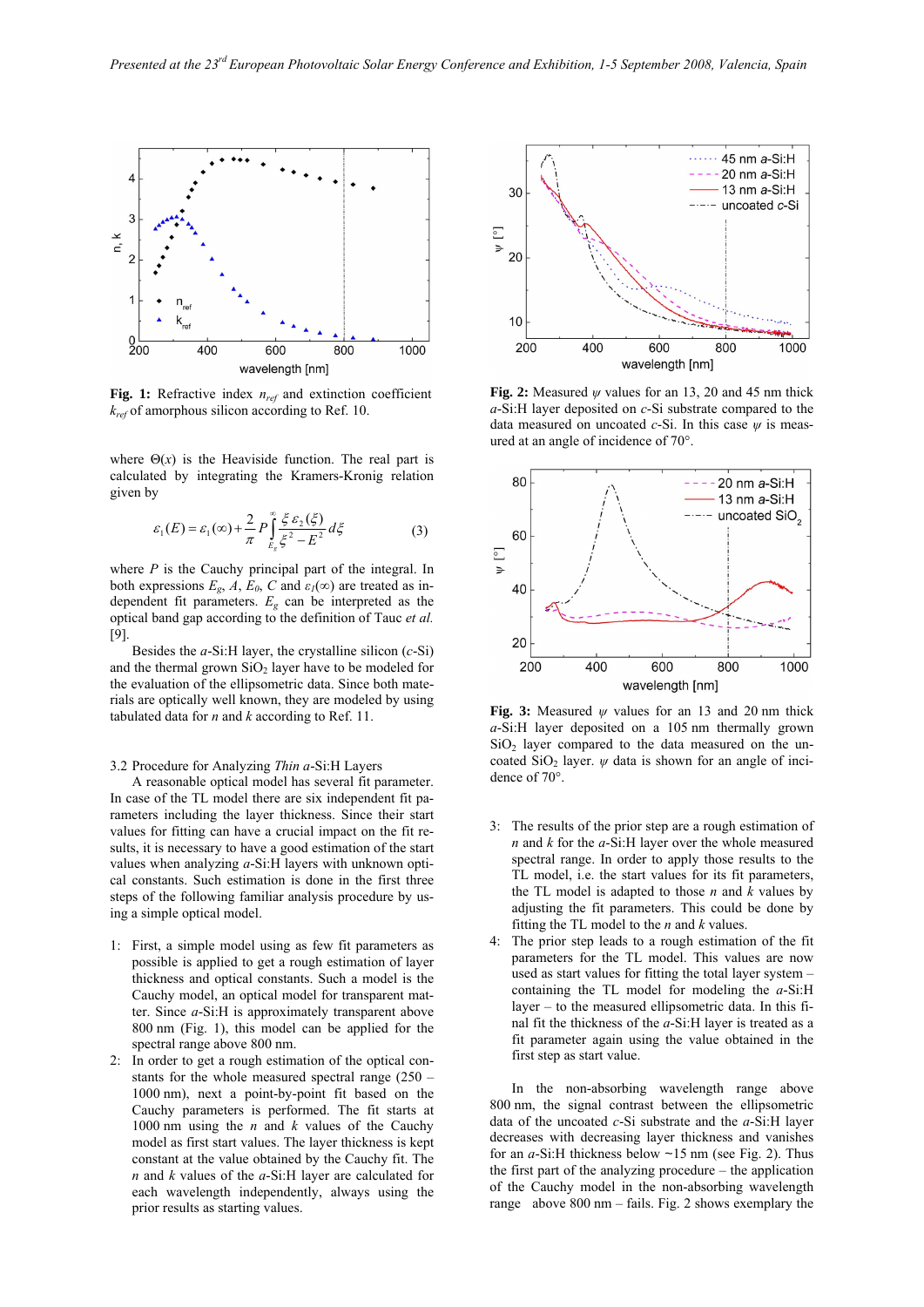

**Fig. 4:** Flow chart of the fitting procedure for ultrathin *a*-Si:H layers. The applied layer structure and the used optical model are shown on the right. Layers marked with a \* are model by tabulated data.

ellipsometric data *ψ*. Through this work always only *ψ* data is shown, analogous holds for the *Δ* data too.

An intermediate thermal grown  $SiO<sub>2</sub>$  layer between the ultrathin *a*-Si:H layer and the *c*-Si substrate is known to increase that signal contrast. In this case there is also in the non-absorbing wavelength range a strong signal contrast (see Fig. 3) and the analysis procedure (now for the  $a$ -Si:H/SiO<sub>2</sub>/ $c$ -Si system) can be applied again. However, especially in case of ultrathin layers, the substrate can have an influence on the growth of the *a*-Si:H. Thus, it is preferable to be able to measure and analyze the original *a*-Si:H/*c*-Si system. A procedure for measuring and analyzing the ellipsometric data of the *a*-Si:H/*c*-Si system is presented in the next chapter.

## 3.3 Procedure for Analyzing *Ultrathin a*-Si:H Layers

 This procedure takes advantage of the intermediate  $SiO<sub>2</sub>$  layer for analyzing ellipsometric data of the *a*-Si:H/*c*-Si system. Thus, for this procedure it is necessary to have *a*-Si:H deposited on the *c*-Si substrate – the sample of interest – as well as on the  $SiO<sub>2</sub>/c-Si$  system. The modified procedure for analyzing ultrathin *a*-Si:H is given by following two steps (compare Fig. 4):

- 1: The measured ellipsometric data of the  $a-Si:H/SiO<sub>2</sub>/c-Si$  system is analyzed analogous to the procedure described in section 3.2. The difference is only the inserted intermediate  $SiO<sub>2</sub>$  layer which is modeled with a constant thickness and tabulated optical constants in order to have as few fit parameters as possible. Therefore the  $SiO<sub>2</sub>$  layer is characterized before the *a*-Si:H deposition.
- 2: The results of step 1 are the parameters of the TL model and the layer thickness for the *a*-Si:H layer on  $SiO<sub>2</sub>$ . This results are used as start values for the global TL model fit of the *a*-Si:H/*c*-Si system.

 We applied this procedure to a set of 26 samples coated with ultrathin *a*-Si:H layers with thickness between 5-20 nm. For all investigated samples this procedure led to a good agreement between measured and cal-



**Fig. 5:** Measured and modeled ellipsometric data of a 8.1 nm thick *a*-Si:H layer on *c*-Si substrate. Data is shown for different angles of incidence. Modeling has been done corresponding to the presented modeling procedure. A very good agreement between measured and modeled data is obtained.

culated ellipsometric data, characterized by small confidence limits for the model parameters. The confidence limits are results of the fitting procedure. In this work the standard 90% confidence limit definition is used. The evaluataion of the 26 samples led to an average relative confidence limit of 0.15% for the layer thickness. Fig. 5 shows the measured and calculated ellipsometric data for an 8.1 nm thick *a*-Si:H layer on *c*-Si.

 However, the described procedure contains some assumptions and simplifications. First of all, the model contains a multitude of fit parameters. This can lead to ambiguities in the physical interpretation of the fitting results. Furthermore surface roughness or native oxides have not been taken into account to keep the total number of fit parameters small. Also the optical constants have been assumed to be constant over the whole thickness of the *a*-Si:H layer.

 In order to verify the fit results and hence the assumptions and simplifications mentioned above, independent reference measurements for the layer thickness as well as the optical constants were performed.

## 4 REFERENCE MEASUREMENTS

#### 4.1 Optical Constants

 The optical constants were determined by performing reflection and transmission (RT) measurements of an *a*-Si:H layer deposited on a transparent sample (glass). The optical constants of the *a*-Si:H layer were calculated from a two-layer model containing the absorbing *a*-Si:H layer on a thick substrate. A native oxide on the *a*-Si:H layer was ignored. The substrate is assumed to be transparent and optical thick, i.e. the multiple reflections in the layer are incoherent. The *a*-Si:H layer is assumed to be optical thin (i.e. coherent multiple reflections). Calculations were performed according to Ref. [12] using a point-by-point fit for each wavelength.

To compare the ellipsometry analysis to the RT analysis an ultrathin *a*-Si:H layer was deposited in the same process on a glass substrate and on *c*-Si with and without  $SiO<sub>2</sub>$  coating. As the glass substrate is not com-